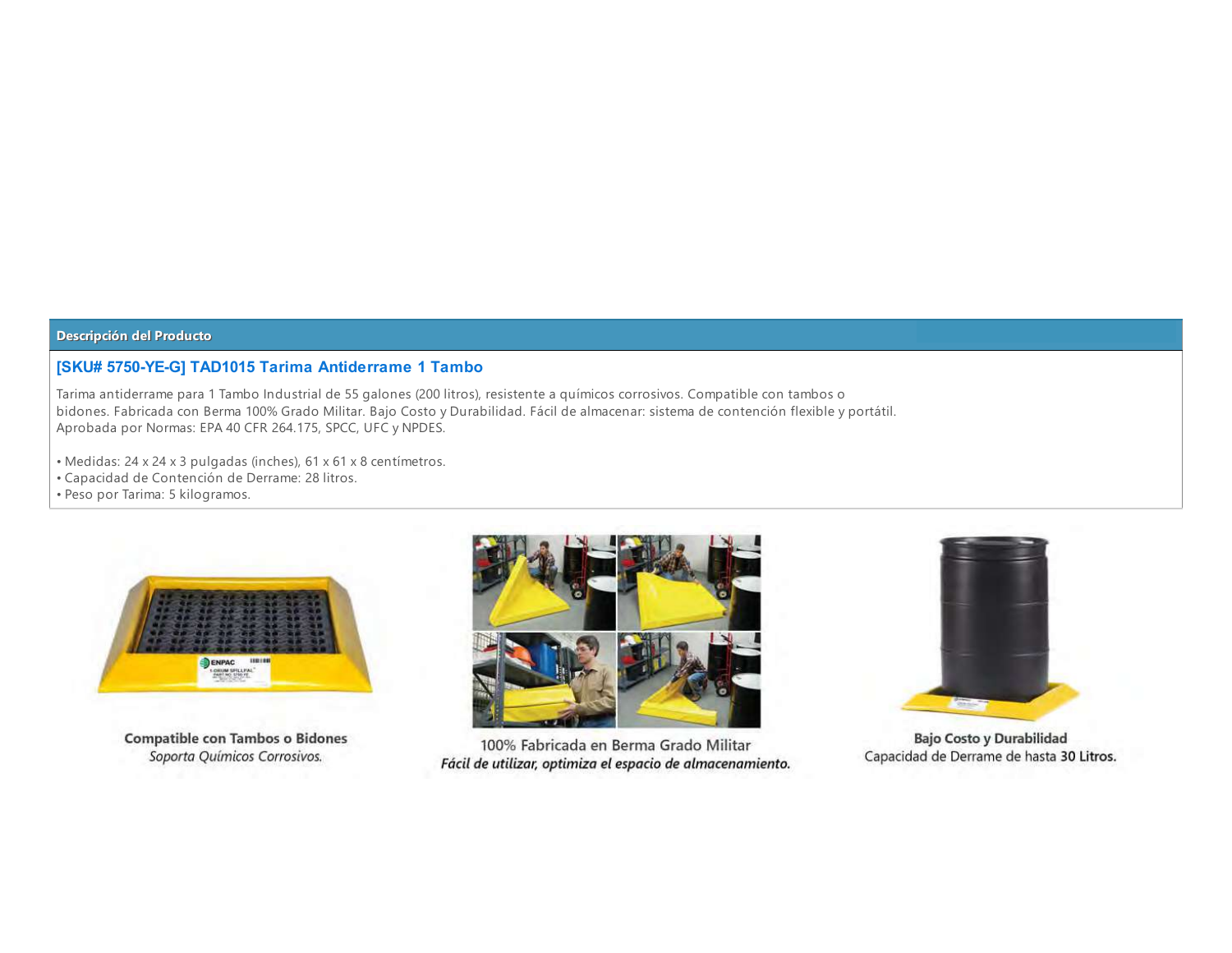### **[SKU# 5117-BD] Plataforma Antiderrames 2 Tambos PAD1011**

Plataforma Antiderrames para 2 Tambos Industriales resistente a hidrocarburos y aceites; resistente a la corrosión Fabricada con PE (Polietileno) de alta calidad. Incluye rejilla HDPE removible para fácil limpieza. Aprobada por Norma: 29 CFR 1910.22. Accesorio complementario: PolyRamp Chica.

- Medidas: 53 x 28.5 x 5.9 pulgadas (inches), 135 x 72 x 15 centímetros. | Peso por Tarima: 15 kilogramos.
- · Capacidad de Contención de Derrame: 83 litros | Carga Estática: 453 kilogramos.
- · Tipo de Entrada: Montacargas por 2 lados (2 WAY).



Accesorio adicional: Rampa PolyRamp Evita accidentes laborales.

# **PAD-1011**



Plataforma Antiderrames para 2 Tambos Capacidad de Derrame de hasta 83 Litros.



Diseñada para cualquier tipo de Tambo. Indicada para Hidrocarburos y Aceites.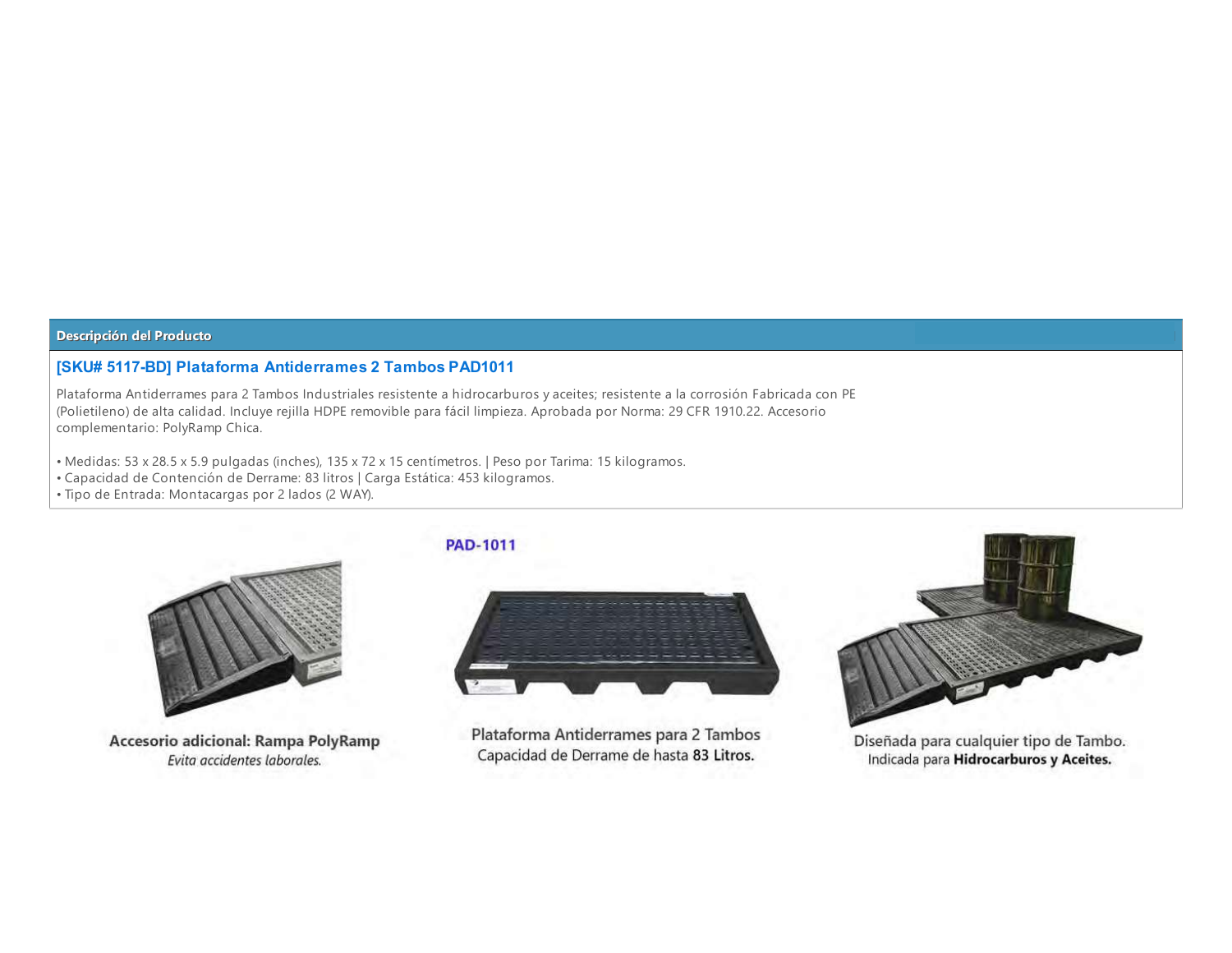### **[SKU# 5116-BD] Plataforma Antiderrames 4 Tambos PAD1010**

Plataforma Antiderrames para 4 Tambos Industriales resistente a hidrocarburos y aceites, resistente a la corrosión. Fabricada con PE (Polietileno). Aprobada por Norma: 29 CFR 1910.22. Accesorio complementario: PolyRamp Chica. Rejillas removibles para fácil limpieza.

- Medidas: 53 x 53 x 5.9 pulgadas (inches), 135 x 135 x 15 centímetros. | Peso por Tarima: 28 kilogramos.
- Capacidad de Contención de Derrame: 155 litros | Carga Estática: 907 kilogramos.
- · Tipo de Entrada: Montacargas por 4 lados (4 WAY).



Accesorio adicional: Rampa PolyRamp Evita accidentes laborales.

#### **PAD-1010**



Plataforma Antiderrames para 4 Tambos Capacidad de Derrame de hasta 151 Litros.



Diseñada para cualquier tipo de Tambo. Indicada para Hidrocarburos y Aceites.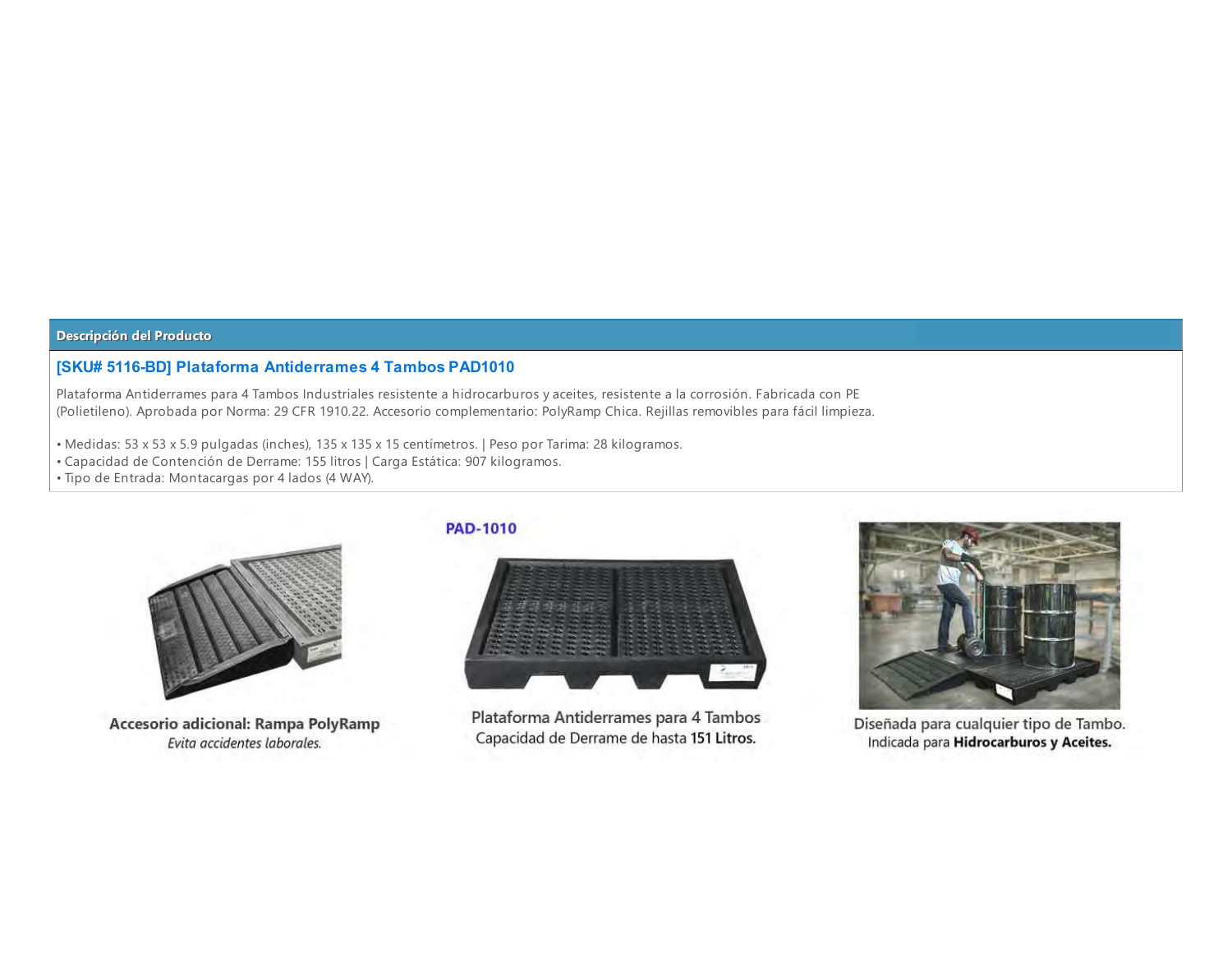# **[SKU# 5111-BD] Rampa Chica Compatible PAD1011, PAD1010**

Rampa para Plataformas Antiderrames de 2 y 4 Tambos Industriales (PAD1010, PAD1011); resistente a químicos corrosivos. Fabricada en 100% HDPE virgen, ayuda a colocar fácilmente los tambos en la tarima. Durará toda la vida en las condiciones más fuertes de trabajo. PolyRamp garantiza que generará un ambiente de mayor seguridad y productividad.

· Superficie antiderrapante, diseño ergonómico, fácil de utilizar.

- · Medidas: 48 x 25 x 6.25 pulgadas (inches), 122 x 63 x 16 centímetros. | Peso de la Rampa: 11 kilogramos.
- · Capacidad de Carga: 453 kilogramos.



Rampa PolyRamp Chica Evita accidentes laborales.



Superficie antiderrapante, diseño ergonómico.



Garantiza un ambiente de mayor seguridad y productividad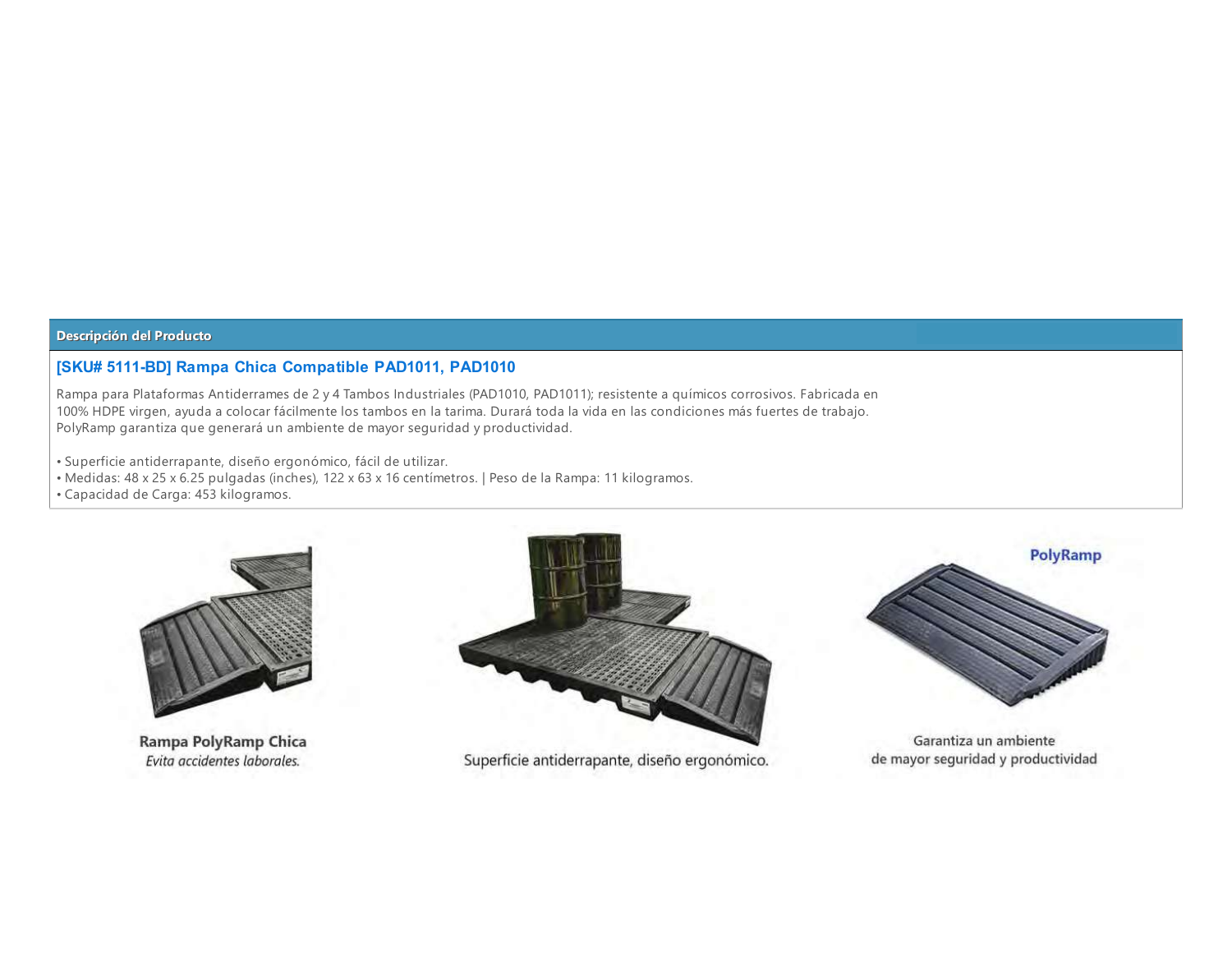### [SKU# 5222-YE] TAD1011sv Tarima Antiderrames 2 Tambos Sin Desagüe

Tarima de plástico antiderrames para 2 Tambos Industriales, resistente a químicos altamente corrosivos. Fabricada con PE (Polietileno) 100% Virgen de Alta Densidad (HDPE). Aprobada por Normas: EPA 40 CFR 264.175, SPCC, UFC y NPDES. Reduce costos y optimiza el espacio de almacenamiento gracias a su diseño anidable.

- Medidas: 51 x 25.75 x 21.5 pulgadas (inches), 130 x 66 x 55 centímetros. | Peso por Tarima: 25 kilogramos.
- Capacidad de Contención de Derrame: 250 litros | Carga Estática: 900 kilogramos.
- · Tipo de Entrada: Montacargas por 2 lados (2 WAY).



Incluye Rejilla de Polietileno Resistente y segura.



Tarima Antiderrames para 2 Tambos Capacidad de Derrame de hasta 250 Litros.



Diseñada para cualquier tipo de Tambo. Soporta Químicos Altamente Corrosivos.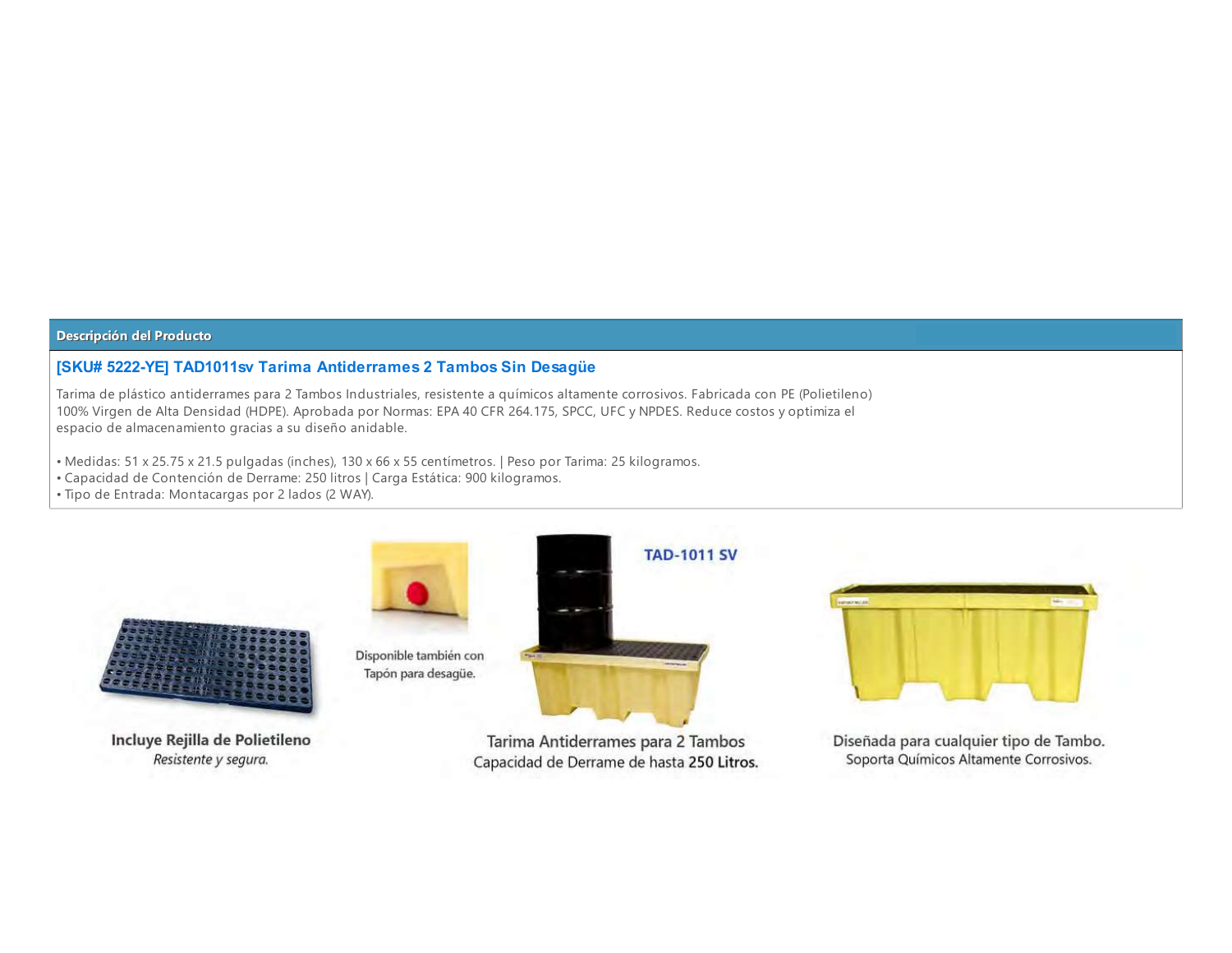### [SKU# 5222-YE-D] TAD1011cv Tarima Antiderrame 2 tambos Con Desagüe

Tarima de plástico antiderrames para 2 Tambos Industriales, resistente a químicos altamente corrosivos. Fabricada con PE (Polietileno) 100% Virgen de Alta Densidad (HDPE). Aprobada por Normas: EPA 40 CFR 264.175, SPCC, UFC y NPDES. Reduce costos y optimiza el espacio de almacenamiento gracias a su diseño anidable. Versión con Tapón para Drenar.

- Medidas: 51 x 25.75 x 21.5 pulgadas (inches), 130 x 66 x 55 centímetros. | Peso por Tarima: 25 kilogramos.
- Capacidad de Contención de Derrame: 250 litros | Carga Estática: 900 kilogramos.
- · Tipo de Entrada: Montacargas por 2 lados (2 WAY).



Versión con Tapón para Desagüe Recupere el líquido derramado dentro de la tarima.



Tarima Antiderrames para 2 Tambos Capacidad de Derrame de hasta 250 Litros.



Diseñada para cualquier tipo de Tambo. Soporta Químicos Altamente Corrosivos.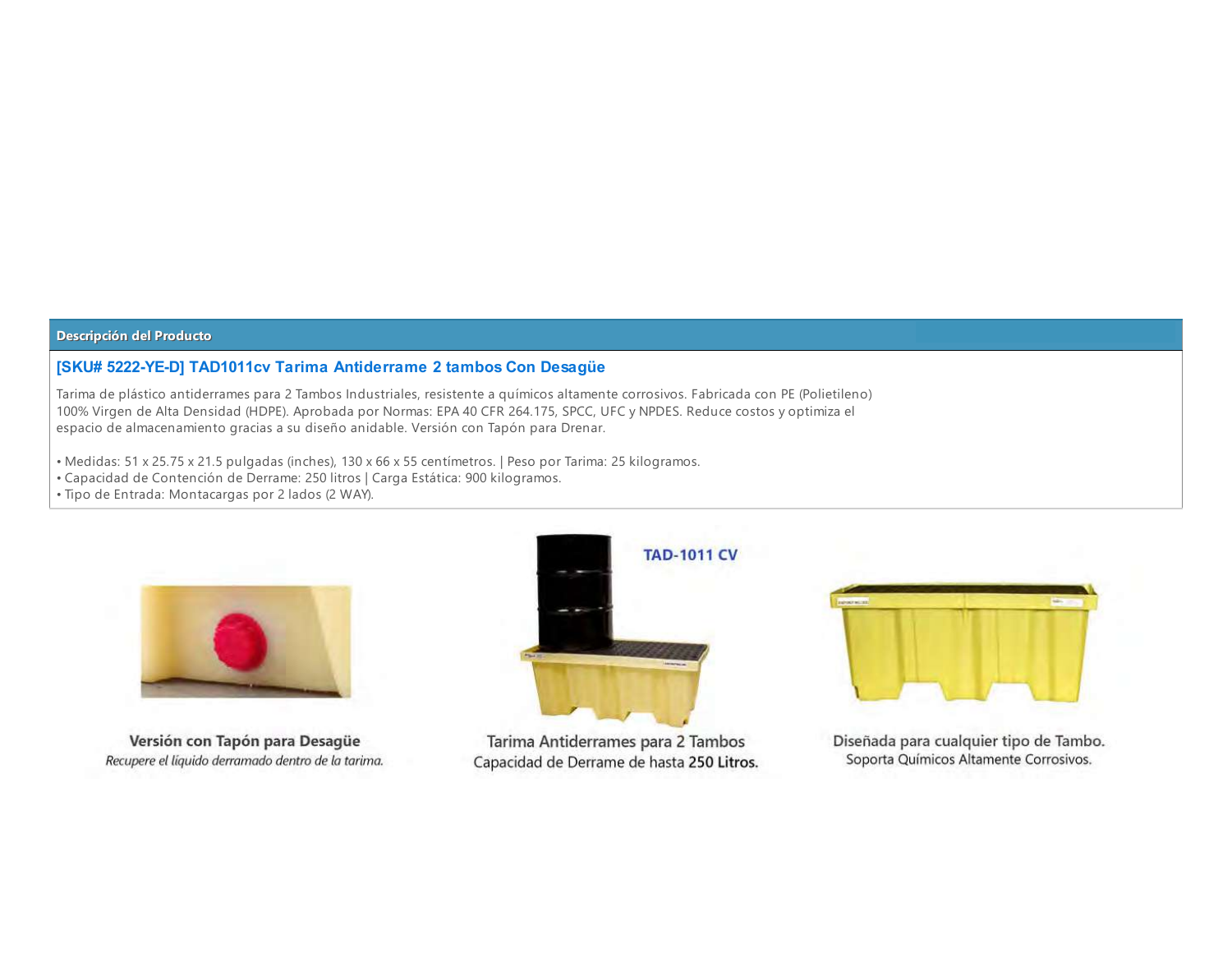### [SKU# 5400-YE] TAD1010sv Tarima Antiderrame para 4 tambos Sin Desagüe

Tarima de plástico antiderrames para 4 Tambos Industriales resistente a químicos altamente corrosivos. Fabricada con PE (Polietileno) 100% Virgen de Alta Densidad (HDPE). Aprobada por Normas: EPA 40 CFR 264.175, SPCC, NPDES y UFC. Disponible con Tapón para Drenar (opcional); te permite rescatar líquidos de manera segura y confiable.

- Medidas: 54 x 54 x 12 pulgadas (inches), 137 x 137 x 30 centímetros. | Peso por Tarima: 41 kilogramos.
- Capacidad de Contención de Derrame: 250 litros | Carga Estática: 2.7 Toneladas.
- · Tipo de Entrada: Montacargas por los 4 lados (4 WAY).



Disponible también con Tapón para desagüe.



Accesorio adicional: Rampa PolyRamp Evita accidentes laborales.

Tarima Antiderrames para 4 Tambos Industriales Aprobada por Normas de Control de Derrames.





Incluye 2 Rejillas por tarima.

Diseño anidable - Rejillas removibles. Optimizan espacio de almacenamiento.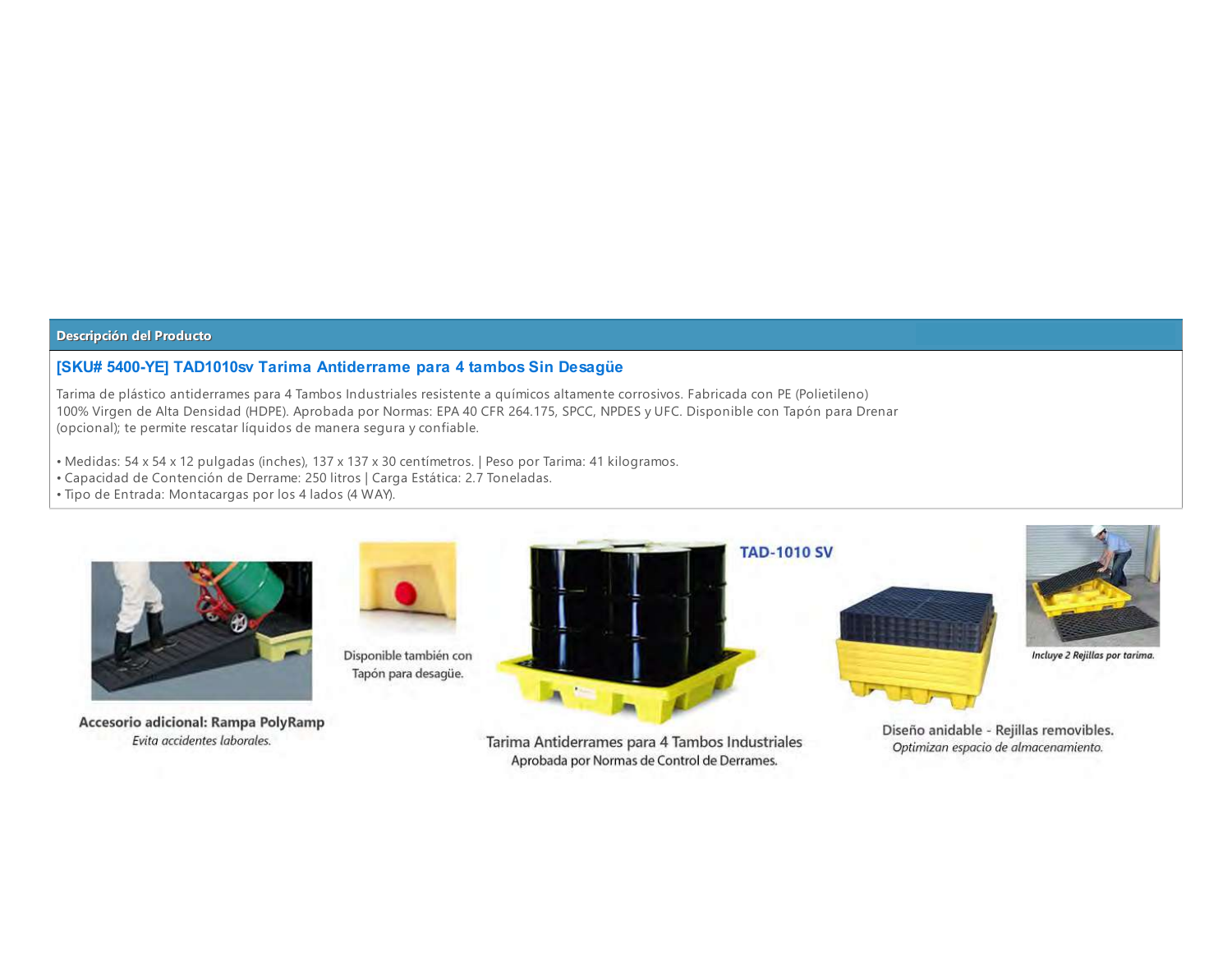### [SKU# 5400-YE-D] TAD1010cv Tarima Antiderrame para 4 tambos Con Desagüe

Tarima de plástico antiderrames para 4 Tambos Industriales resistente a químicos altamente corrosivos. Fabricada con PE (Polietileno) 100% Virgen de Alta Densidad (HDPE). Aprobada por Normas: EPA 40 CFR 264.175, SPCC, NPDES y UFC. Disponible con Tapón para Drenar (opcional); te permite rescatar líquidos de manera segura y confiable.

- Medidas: 54 x 54 x 12 pulgadas (inches), 137 x 137 x 30 centímetros. | Peso por Tarima: 41 kilogramos.
- Capacidad de Contención de Derrame: 250 litros | Carga Estática: 2.7 Toneladas.
- · Tipo de Entrada: Montacargas por los 4 lados (4 WAY).



Accesorio adicional: Rampa PolyRamp Evita accidentes laborales.



Tarima Antiderrames para 4 Tambos con tapón para desagüe. Rescata líquidos de manera segura y confiable.



Incluye 2 Rejillas por Tarima Capacidad de Derrame de hasta 250 Litros.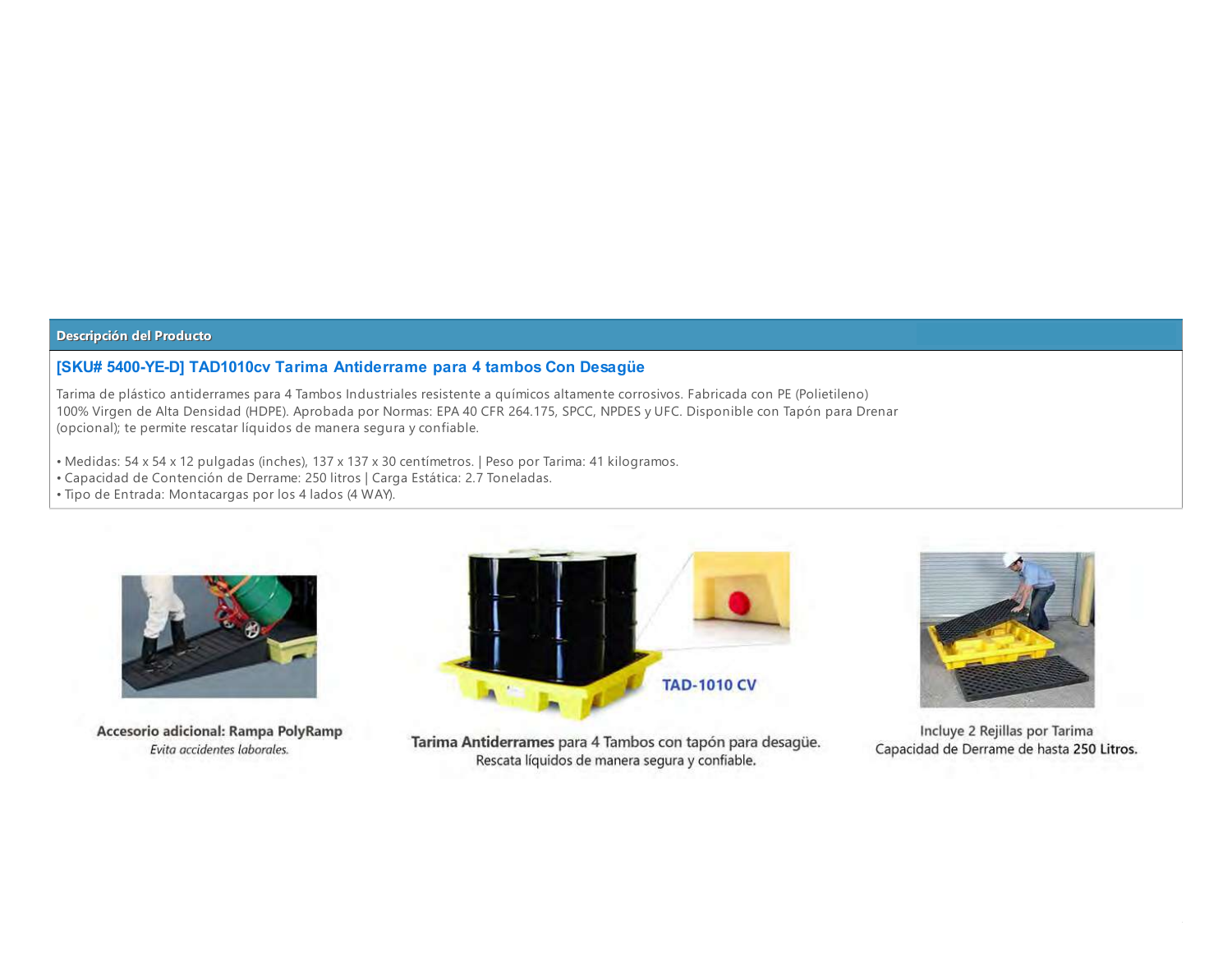### **[SKU# 5102-YE] TAD1014 Tarima Antiderrames Lineal para 4 tambos**

Tarima de plástico antiderrames para 4 Tambos Industriales en línea, resistente a químicos altamente corrosivos. Optimiza el espacio disponible, permite colocar con facilidad los tambos. Fabricada con PE (Polietileno) 100% Virgen de Alta Densidad (HDPE). Aprobada por Normas: EPA 40 CFR 264.175, SPCC, NPDES y UFC. Accesorio complementario: PolyRamp Grande.

- Medidas: 98 x 26 x 12 pulgadas (inches), 249 x 64 x 30 centímetros. | Peso por Tarima: 40 kilogramos.
- Capacidad de Contención de Derrame: 250 litros | Carga Estática: 1.37 Toneladas.
- · Tipo de Entrada: Montacargas por 2 lados (2 WAY).



Accesorio adicional: Rampa PolyRamp Evita accidentes laborales.



Perfecta para espacios reducidos Soporta Químicos Altamente Corrosivos ó Peligrosos.

Antiderrames Modelo para 4 Tambos. Capacidad de Derrame de hasta 250 Litros.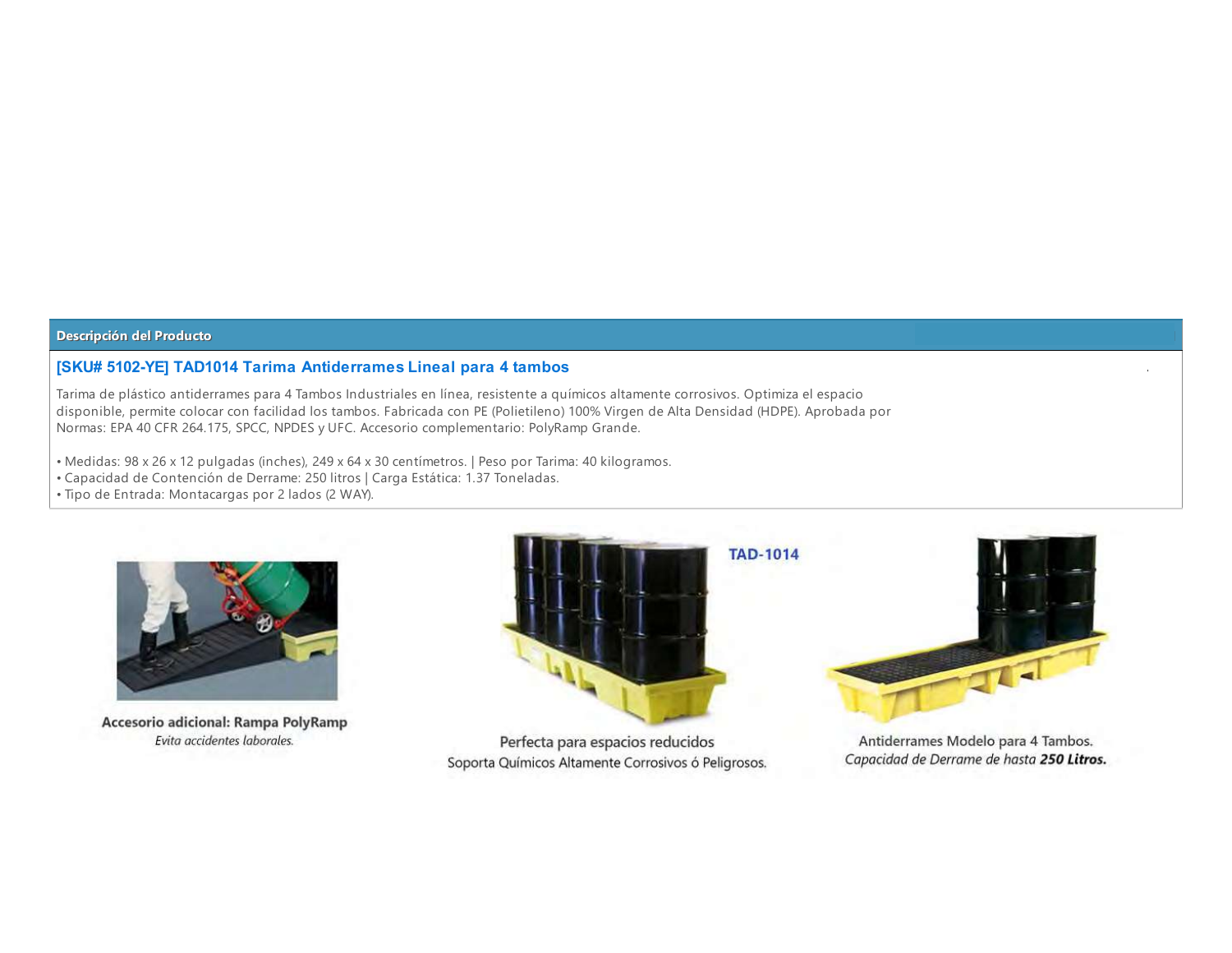### **[SKU# 5039-BD] Rampa Grande Compatible con TAD1010, TAD1014, TAD1016**

Rampa para Tarima Antiderrames de 4 Tambos Industriales (TAD-1010 y TAD-1014 y TAD-1016) resistente a químicos corrosivos. Fabricada en 100% Polietileno de Alta Densidad, ayuda a colocar fácilmente los tambos en la tarima. Durará toda la vida en las condiciones más fuertes de trabajo. PolyRamp garantiza que generará un ambiente de mayor seguridad y productividad.

· Superficie antiderrapante, diseño ergonómico, pendiente ergonómica de 10°, resistente a corrosión y oxidación.

· Medidas: 68 x 30.75 x 12.5 pulgadas (inches), 173 x 78 x 32 centímetros. | Peso de la Rampa: 30 kilogramos.

· Capacidad de Carga: 453 kilogramos.



Diseñada para Tarimas de 4 Tambos. Cargue con seguridad los tambos a la tarima.



Superficie antiderrapante. Pendiente de 10° facilita subir los tambos a la tarima.



Rampa PolyRamp Grande Evita accidentes laborales.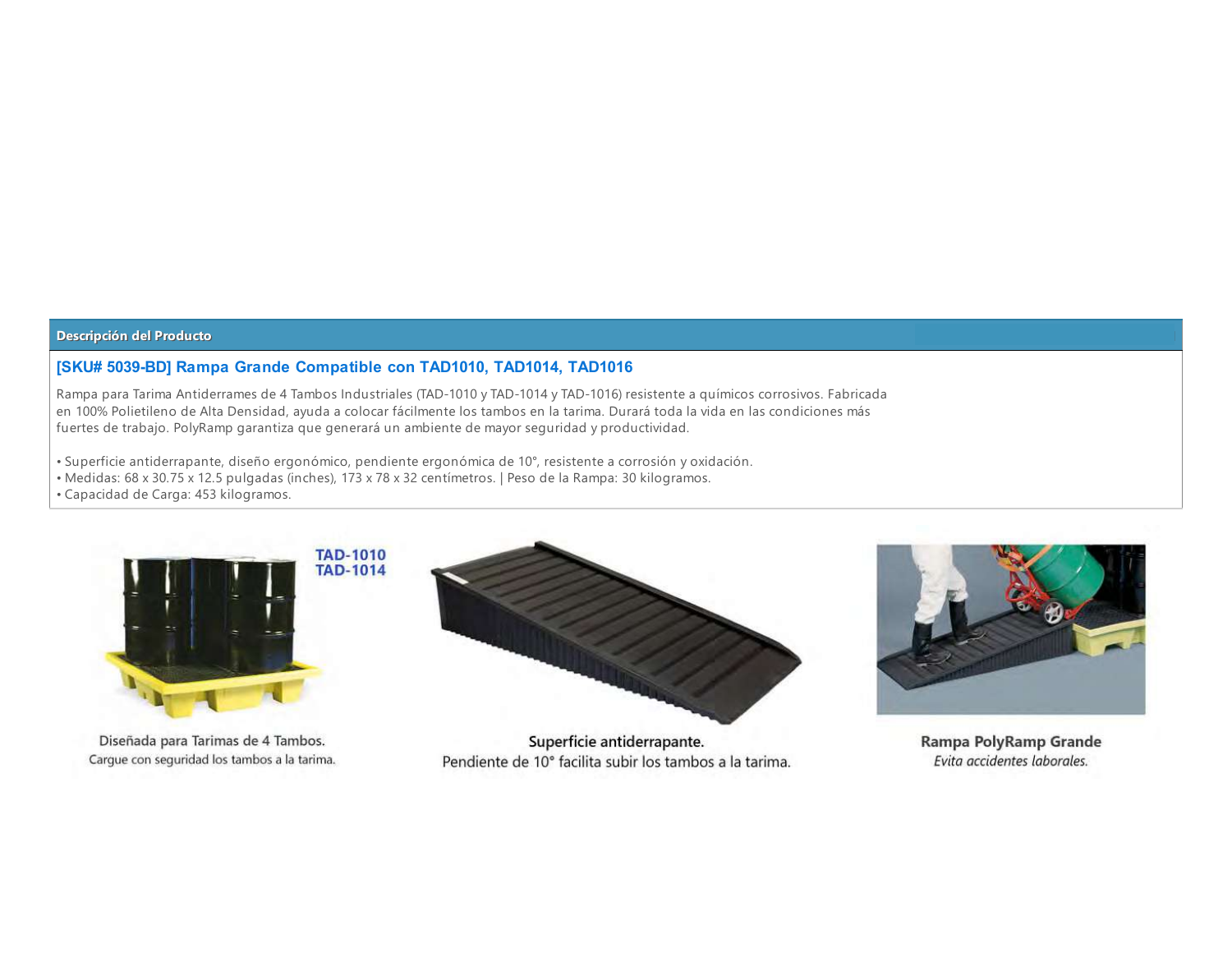## **[SKU# 5300-YE] PolyDolly Carretilla Antiderrames para Tambos**

Carretilla Antiderrames para tambos industriales resistente a químicos altamente corrosivos. Dosificación Móvil: transporta tambos industriales de forma segura, permite dosificar directamente del tambo y se comporta además como una unidad secundaria de contención de derrames. Aprobada por Normas: EPA, 40 CFR 264.175, SPCC, NPDES y UFC.

- · Seguridad: correa y hebilla para asegurar el tambo, agarraderas ergonómicas, tapón de drenaje y ruedas de poliolefina.
- Medidas: 69 x 32 x 27 pulgadas (inches), 175 x 81 x 67 centimetros. Peso Poly-Dolly: 42 kilogramos.
- Capacidad de Contención de Derrame: 260 litros. | Capacidad de Carga: 270 kilogramos. | Para tambos de 55 galones.



Tapón para Drenar Derrames Incluido



Dispensa Líquidos de Manera Segura Soporta Químicos Agresivos o Corrosivos.



Dosificación Móvil. Contiene derrames de hasta 260 litros, fácil de utilizar. Sumidero patentado, ruedas de poliolefina, correa de seguridad. Resistente a la corrosión.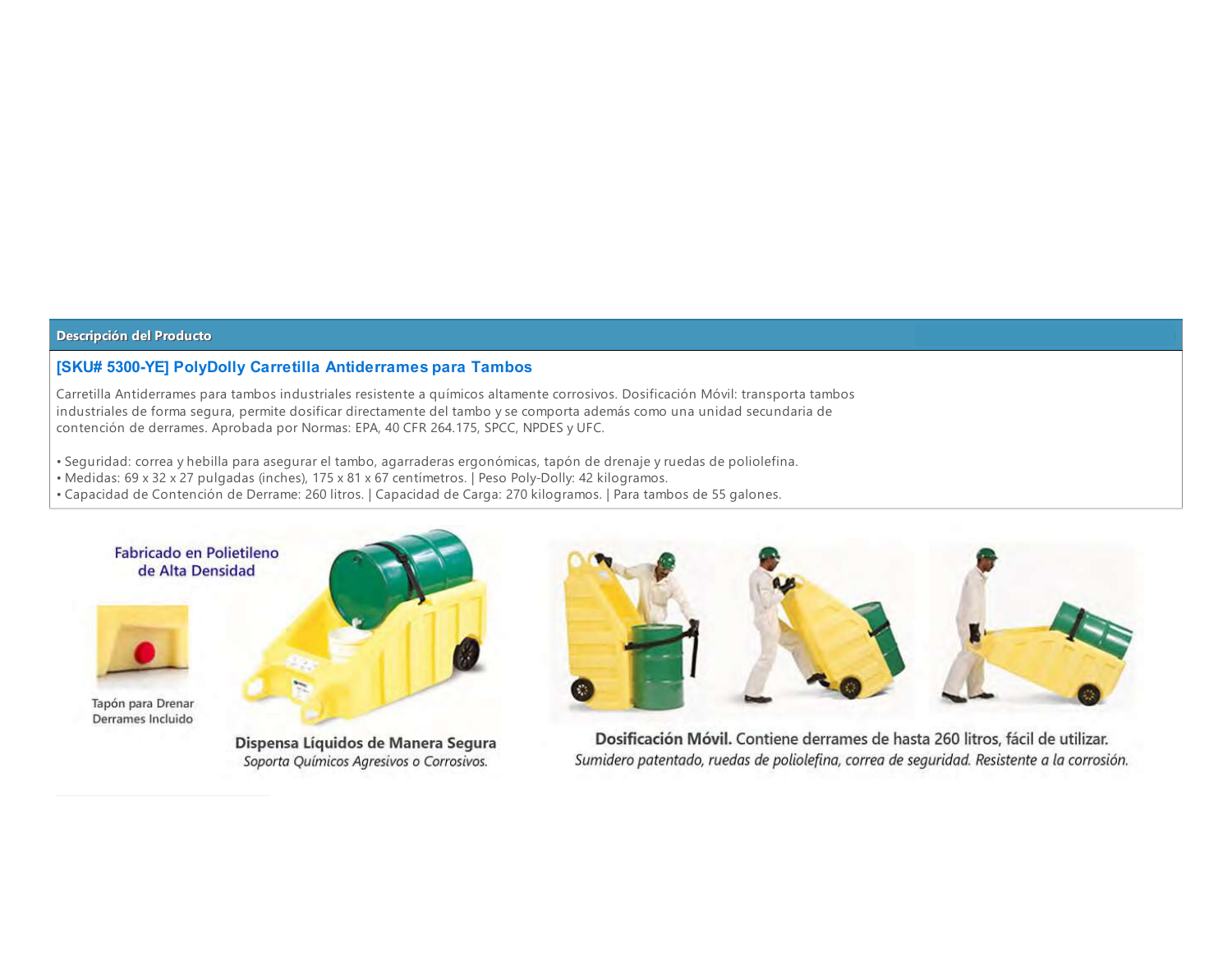## [SKU# 5469-YE-D] IBC2000i Tarima Antiderrames para Tote IBC Con Desagüe

Tarima de plástico Antiderrames para Totes IBC de 1,000 litros. Soporta hasta 2 Contenedores IBC colocados verticalmente. Cuenta con Tapón para Drenar Derrames, Rejillas Removibles y Diseño Anidable. Excelente Capacidad de Derrames; cumple y excede las Normas EPA 40 CFR 264.175, SPCC, UFC y NPDES.

- Medidas: 73 x 81 x 30 pulgadas (inches), 186 x 206 x 76 centímetros. | Peso por Tarima: 119 kilogramos.
- · Capacidad de Contención de Derrame: 1,457 litros | Capacidad de Carga Estática: 3.6 Toneladas.
- · Tipo de Entrada: Montacargas por 4 lados (4 WAY).



Soporta Químicos Agresivos Soporta hasta 3,630 kgs. de peso.



**Múltiples Funciones** Rejillas Removibles + Válvula para Drenar + Montacargas



Material 100% HDPE Virgen Capacidad de Derrame de hasta 1,457 litros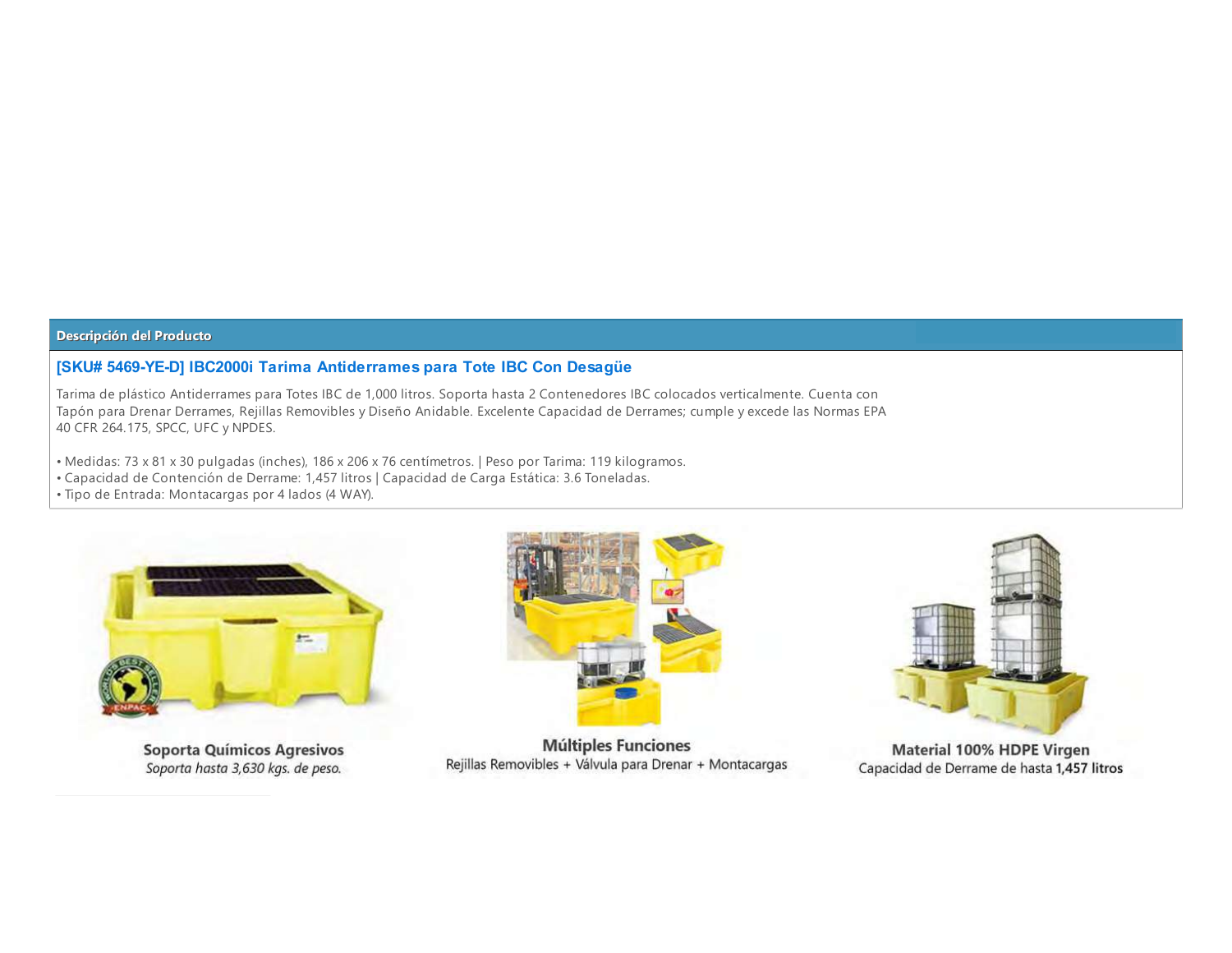## [SKU# 5460-YE] IBC Space-Saver

Cuando el espacio es importante y la contención es una necesidad, el IBC Space-Saver es la solución. Con su base estrecha, esta tarima de contención IBC optimiza el espacio y cumple con los requisitos reglamentarios. Diseño extremadamente duradero y resistente, fabricado con Polietileno de Alta Densidad. Aprobada por Normas: EPA 40 CFR 264.175, SPCC, UFC y NPDES.

- Medidas: 57 x 57 x 48 pulgadas (inches), 145 x 145 x 119 centímetros. | Peso por Tarima: 108.9 kilogramos.
- Capacidad de Contención de Derrame: 1,249 litros.
- · Carga Estática: 1,360 kilogramos.



Diseñado para Totes IBC de 1,000 litros. Producto certificado.



Mayor altura para dispensar ergonomicamente. Optimiza el espacio en sus instalaciones.



Evita accidentes industriales. Para químicos agresivos o corrosivos.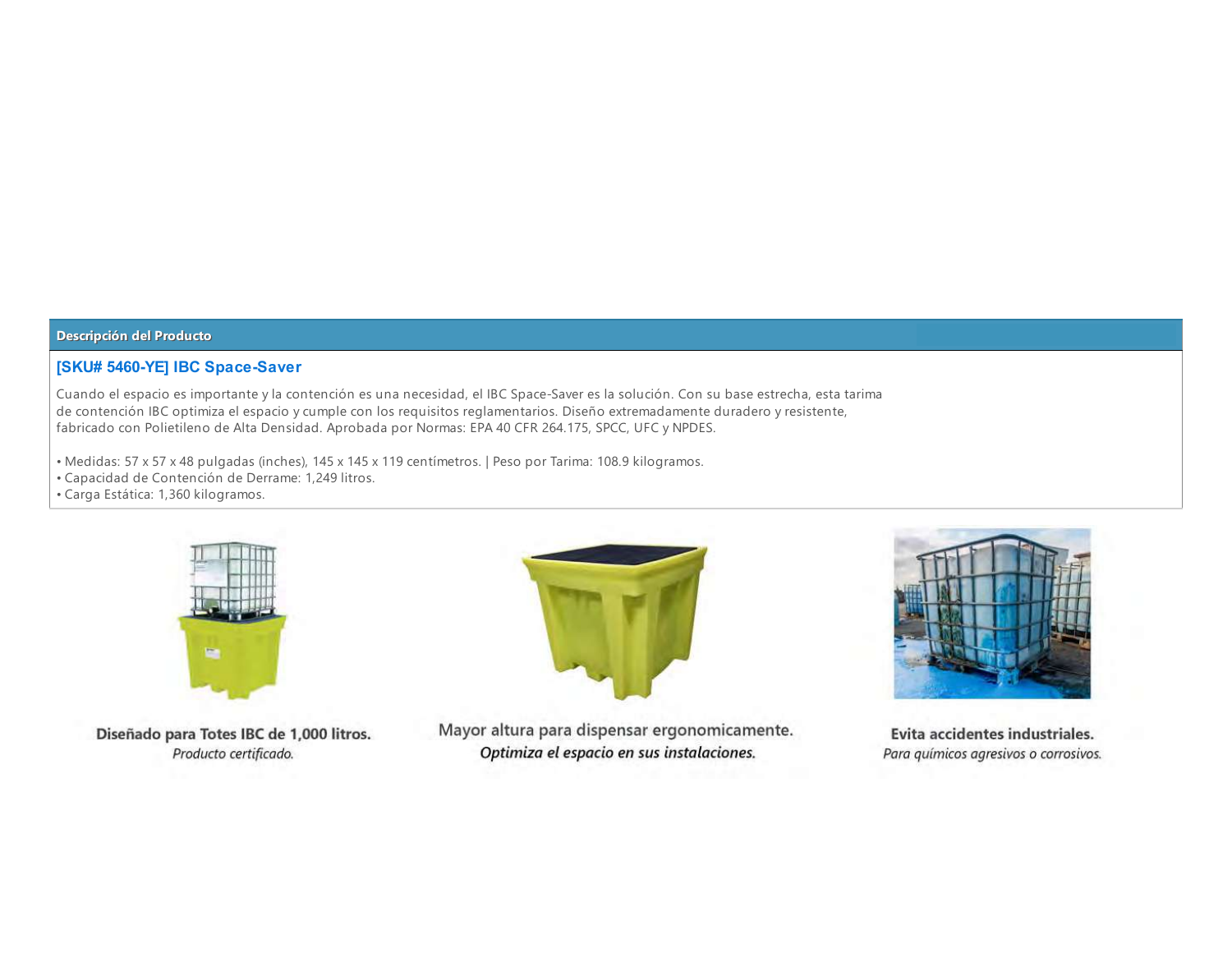## **[SKU# 6000-YE] PolyRacker**

Es la solución para dispensar y almacenar tambos industriales de 55 galones (200 litros). El Poly-Racker incluye un sumidero interno para contener cualquier derrame. Permite dosificar horizontalmente; si se usa en conjunto con Poly-Stacker, la base contiene cualquier derrame de los tambos almacenados en el segundo nivel. Se puede usar con Poly-Stacker y Poly-Shelf.

- · Resistente a químicos corrosivos. Aprobado por Normas de Control de Derrames: EPA 40 CFR 264.175, SPCC, UFC and NPDES.
- Medidas (largo, ancho, alto): 49 x 53 x 23 pulgadas (inches), 124 x 134 x 58 centímetros. | Peso Poly-Racker: 48 kilogramos.
- · Capacidad de Contención de Derrame: 386 litros. | Capacidad de Carga: 1,360 kilogramos.



El Poly-Racker tiene entrada por la parte trasera para Montacargas.



para Drenar

Soporta Químicos Agresivos o Corrosivos.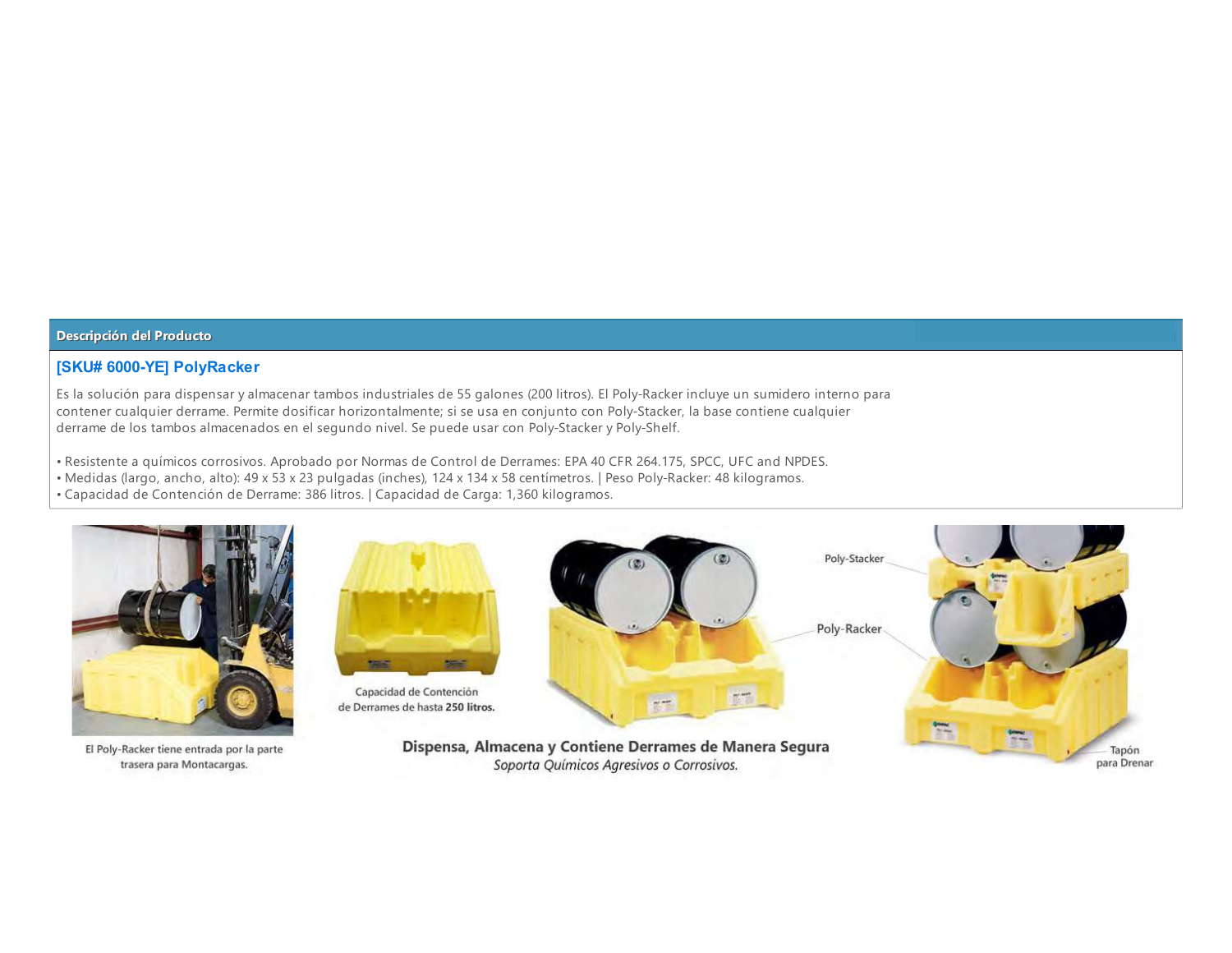## **[SKU# 6002-YE] PolyStacker**

Este producto lleva al Poly-Racker al siguiente nivel, incrementa el espacio de almacenamiento permitiendo estibar 2 tambos industriales adicionales mientras provee la misma conveniencia de un Sistema con Sumidero Antiderrames integrado. Resistente a químicos corrosivos. Compatible con Poly-Shelf y Poly-Racker. Peso Poly-Stacker: 23 kilogramos.

- · Poly-Racker + Poly-Stacker= Sistema de Almacenamiento y Dosificación Antiderrames para Tambos Industriales.
- . Poly-Stacker + Poly-Shelf= dosifique con sequridad de manera horizontal sin tener que desmontar los tambos.
- · Medidas (largo, ancho, alto): 124 x 103 x 32 centímetros. | Capacidad de Carga: 1,088 kilogramos.

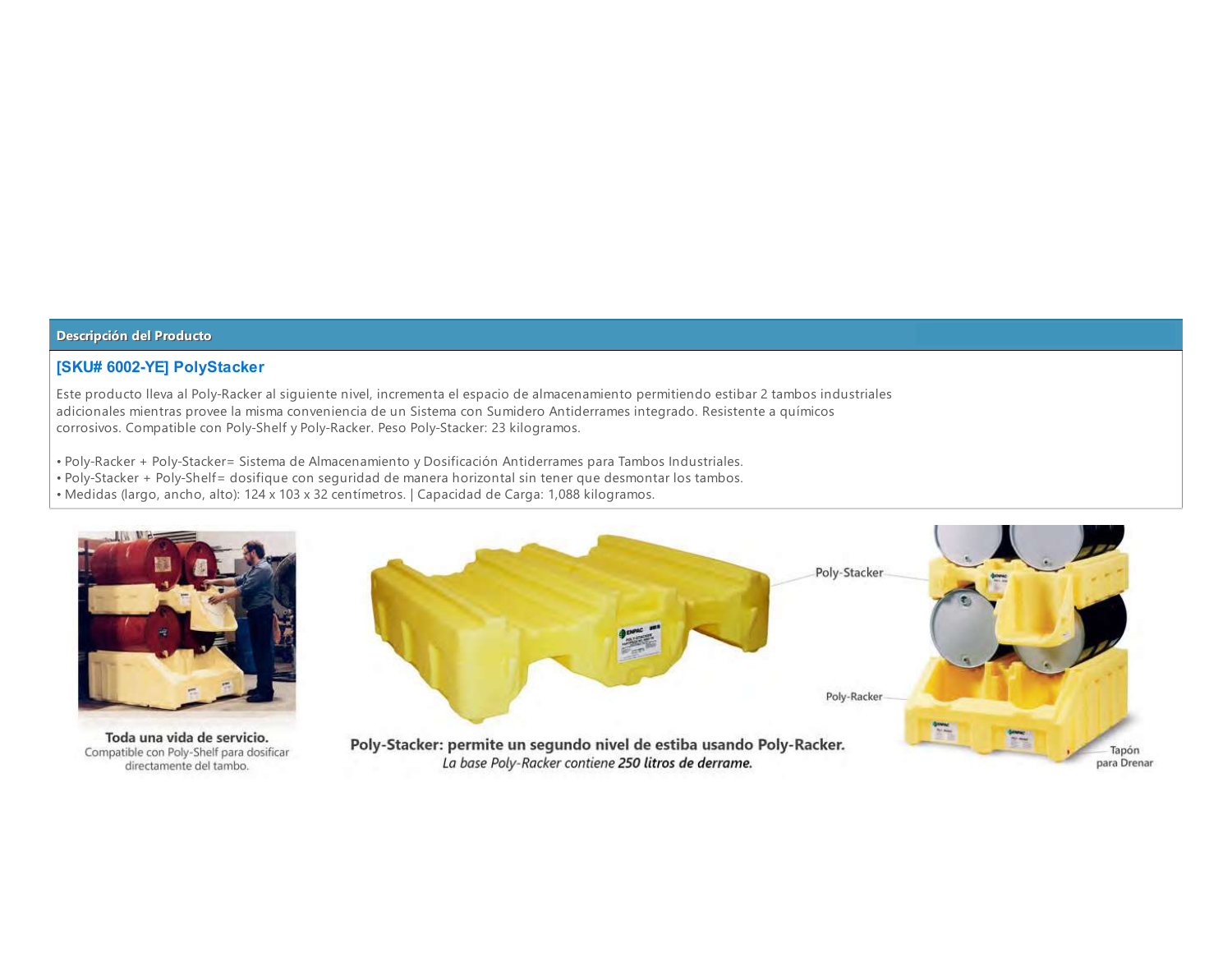### **[SKU# 6003-YE] PolyShelf**

Estante de Polietileno extremadamente fuerte y resistente a químicos corrosivos, es el accesorio perfecto para cualquier Sistema Poly-Rack. Se une con facilidad y seguridad al Poly-Stacker; asegura contenedores de menor tamaño para poder dispensar o transferir líquidos de los tambos almacenados en el segundo nivel sin necesidad de desmontarlos.

- . Poly-Stacker + Poly-Shelf= dosifique con sequridad de manera horizontal sin tener que desmontar los tambos.
- Medidas (largo, ancho, alto): 43 x 56 x 44 centímetros. | Capacidad de Carga: 27 kilogramos. | Peso Poly-Shelf: 3.6 kilogramos.
- · Producto complementario, compatible con Poly-Stacker.



La base Poly-Racker incluye un sumidero integrado, contiene hasta 250 litros.

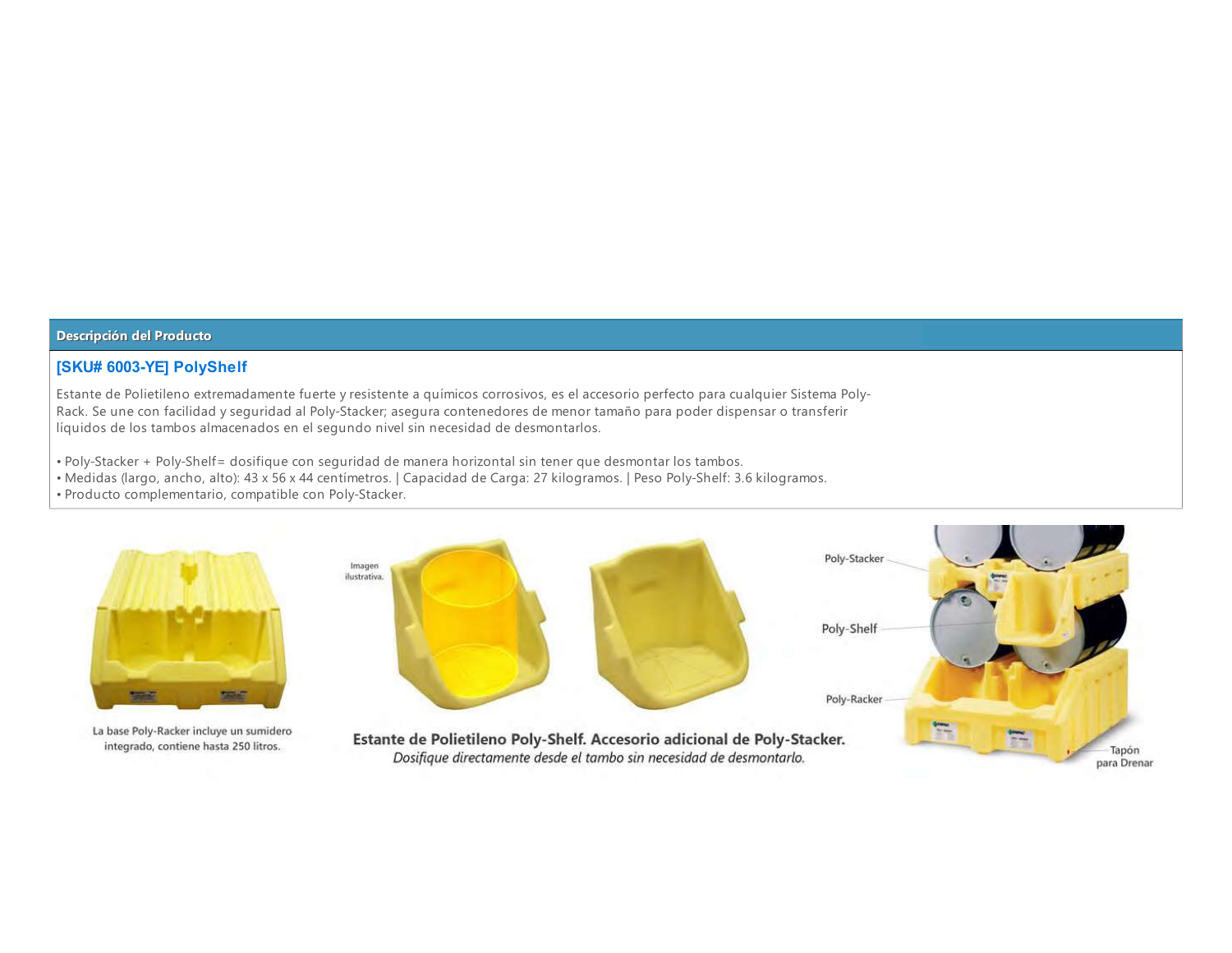# [SKU# 5222-TARP] Tarp Cover For Nestable 2-Drum Poly-Spillpallet

La Tarp Cover for Nestable 2-Drum Poly-Spillpallet ayuda con la protección de los tambos y de la tarima en sí. El tejido de la lona es extremadamente resistente a los productos químicos, ya que brinda una vida útil larga. Evita la entrada de agua de lluvia al sumidero y protege de una exposición total a los rayos UV. Gracias a sus correas elásticas se mantiene la lona en su lugar.

• Medidas: 60" x 39.25" x 43.25" (pulgadas), 152 x 100 x 108 centímetros.

· Peso: 2.2 kilogramos.

• Se adapta a 5222-YE.



Diseño duradero y químicamente resistente. Se adapta a la medida.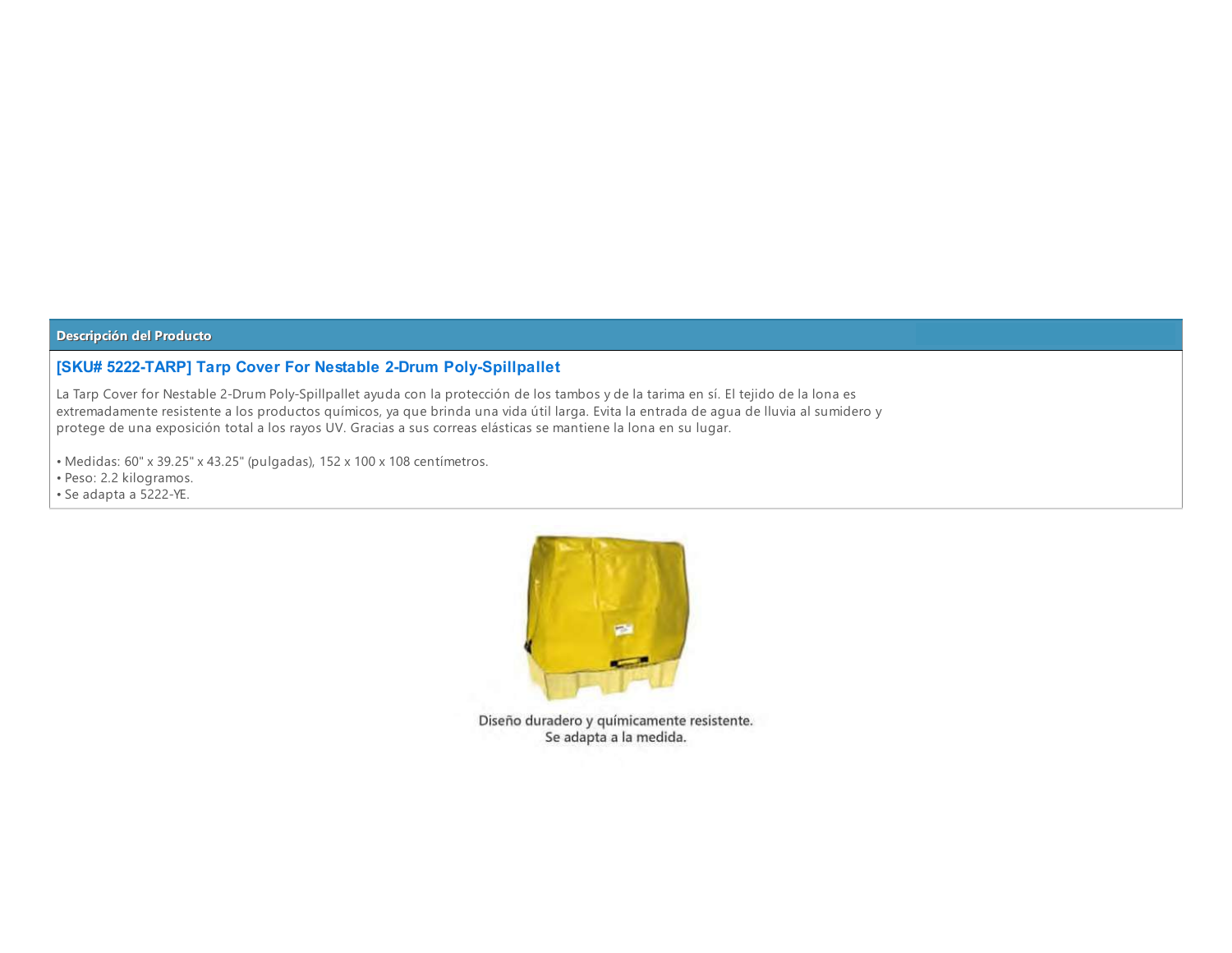## [SKU# 5400-TARP] Tarp Cover for 5400-YE

La Tarp Cover for Nestable 2-Drum Poly-Spillpallet ayuda con la protección de los tambos y de la tarima en sí. El tejido de la lona es extremadamente resistente a los productos químicos, ya que brinda una vida útil larga. Evita la entrada de agua de lluvia al sumidero y protege de una exposición total a los rayos UV. Gracias a sus correas elásticas se mantiene la lona en su lugar.

• Medidas: 56.5" x 56.5" x 44" (pulgadas), 144 x 144 x 112 centimetros.

· Peso: 3.2 kilogramos.

· Se adapta a 5400-YE.



Diseño duradero y químicamente resistente. Se adapta a la medida.